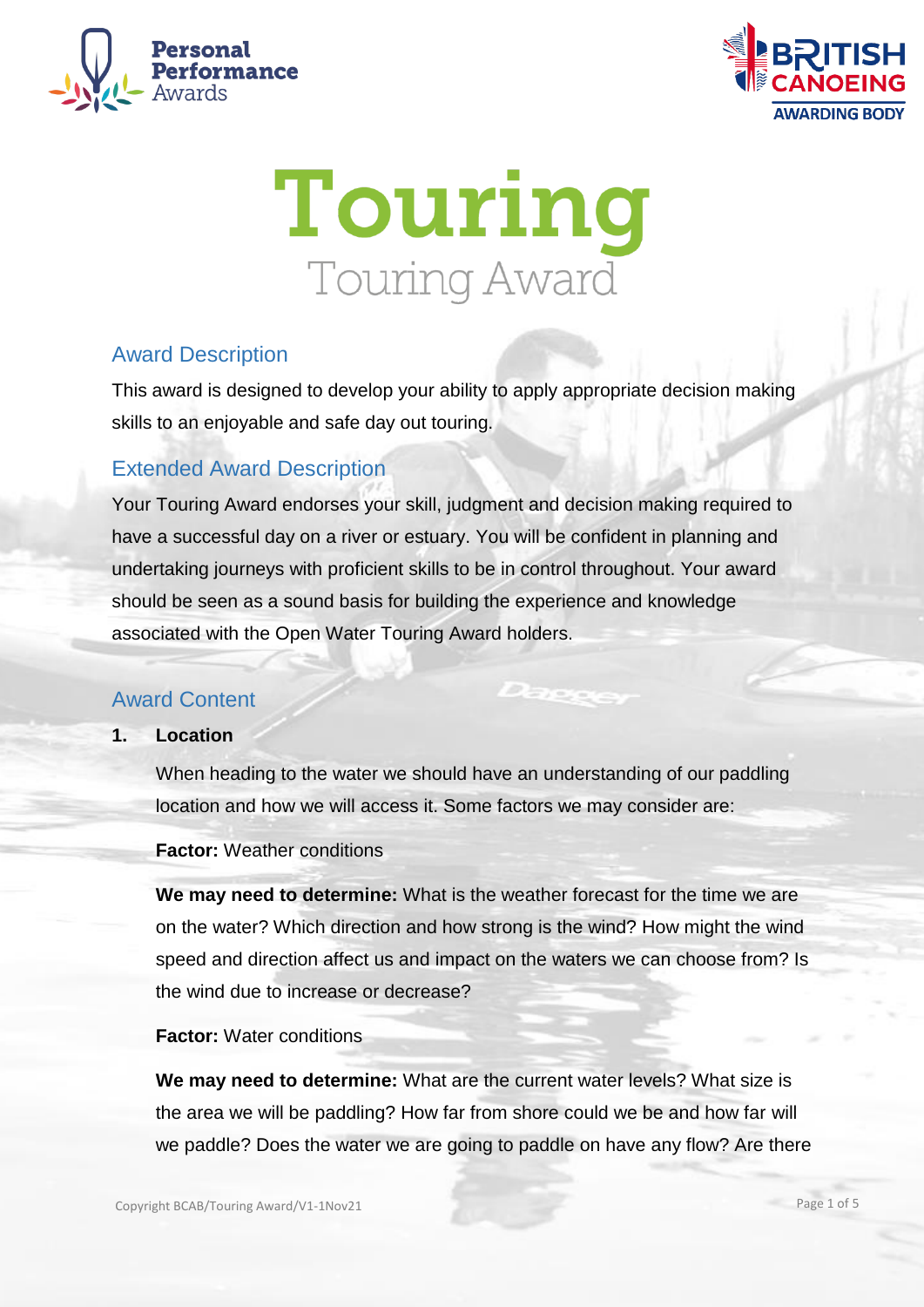



any important landmarks or hazards to look out for on our journey? What is the water quality like? How would we find this information?

# **Factor:** Access and environment

**We may need to determine:** What restrictions might there be on the water we are paddling on? Where will we access/egress the water? What environmental factors might affect this decision? How would we direct support to us in an emergency situation? How can we reduce our impact on the environment and animals around us?

## **2. Getting Ready**

Before getting to the water we must choose suitable kit and equipment and have the correct knowledge to use it. Key points we may consider are:

## **What will we take?**

Do we have the kit we need to keep us safe and comfortable throughout our trip? How will we pack the kit and keep it dry? What needs to be left loose, tied in or on a leash? How will we pack the kit to make it easy to access? What nutritional requirements might we have during our trip?

#### **What will we wear?**

What are the clothing options available to us as tourers? How might external factors affect which clothing we choose? Are we confident in the use of our chosen personal safety equipment?

#### **What will we use?**

What are the different equipment options available and why might we choose one over the other? How might different hull design/type impact our paddling? How do we use our equipment?

## **3. At the Water**

Before we set out on our journey we need to be confident in our ability to deal with the complications it might bring. We must also be aware of other users and consider how we will safely get on the water.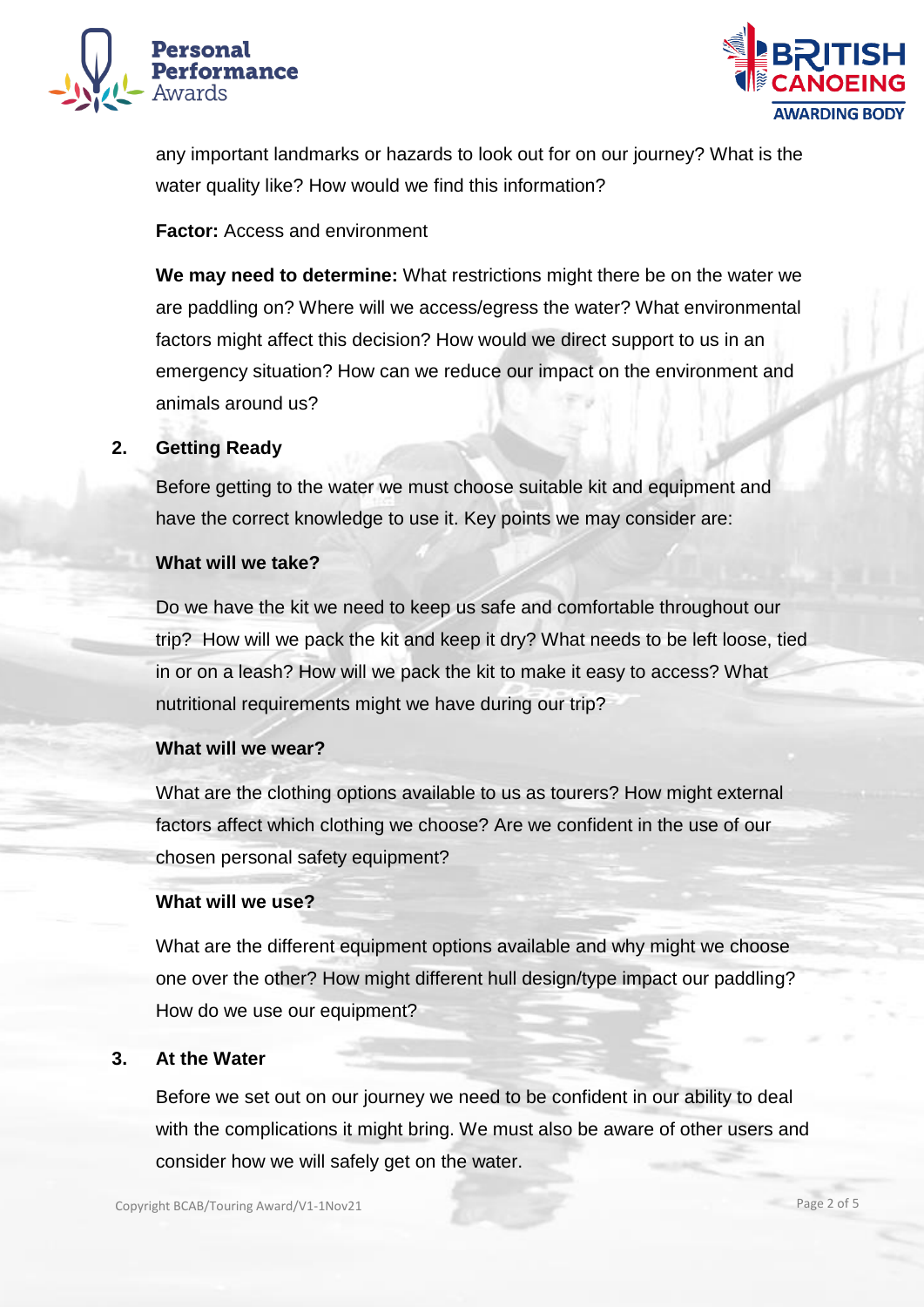



**Consideration:** Other users - we may need to share the water with swimmers, paddlers and anglers, amongst others. To do this safely, an 'etiquette' amongst these users has developed to minimise conflict and help everyone enjoy the environment. It is also important to know something about the others we are paddling with

**We may need to observe:** Who else is in the area? Are we using a managed or supervised venue? What is the etiquette here? Where can we park and change considerately to other users? Who else is paddling with us? What is their current ability? Have we an agreed aim and motivation for the trip?

## **Consideration:** Safety and rescue

**We may need to know:** How can we protect ourselves and others from any potential hazards? What additional equipment might be useful to carry and have access to? What would we do if someone we are paddling with gets really cold or overheats? How would we safely get ourselves or others back to shore or into the craft? How would we deal with a capsized craft? How would we deal with loose kit? What potential injuries might we need to treat? How might we do this? Do the conditions match our forecast? How can we change our plans if they are not?

## **Consideration:** Getting to the water

**We may need to determine:** How are we going to get to the access point and do we need to organise a shuttle? What is the best way to carry, load and secure our craft to protect ourselves or others from injury and prevent unnecessary damage? How will we get our craft and additional equipment to the water? Are there any restricted areas and how would we find this out?

## **4. Touring Skills**

When paddling we should be in control. Key features of being in control include us staying relaxed, understanding how to travel forwards and turn. We will also need to be able to manoeuvre our boat in tighter places and stop. But before we can do that, we need to be able to launch.

## **Skill:** Getting on the water

Copyright BCAB/Touring Award/V1-1Nov21 Page 3 of 5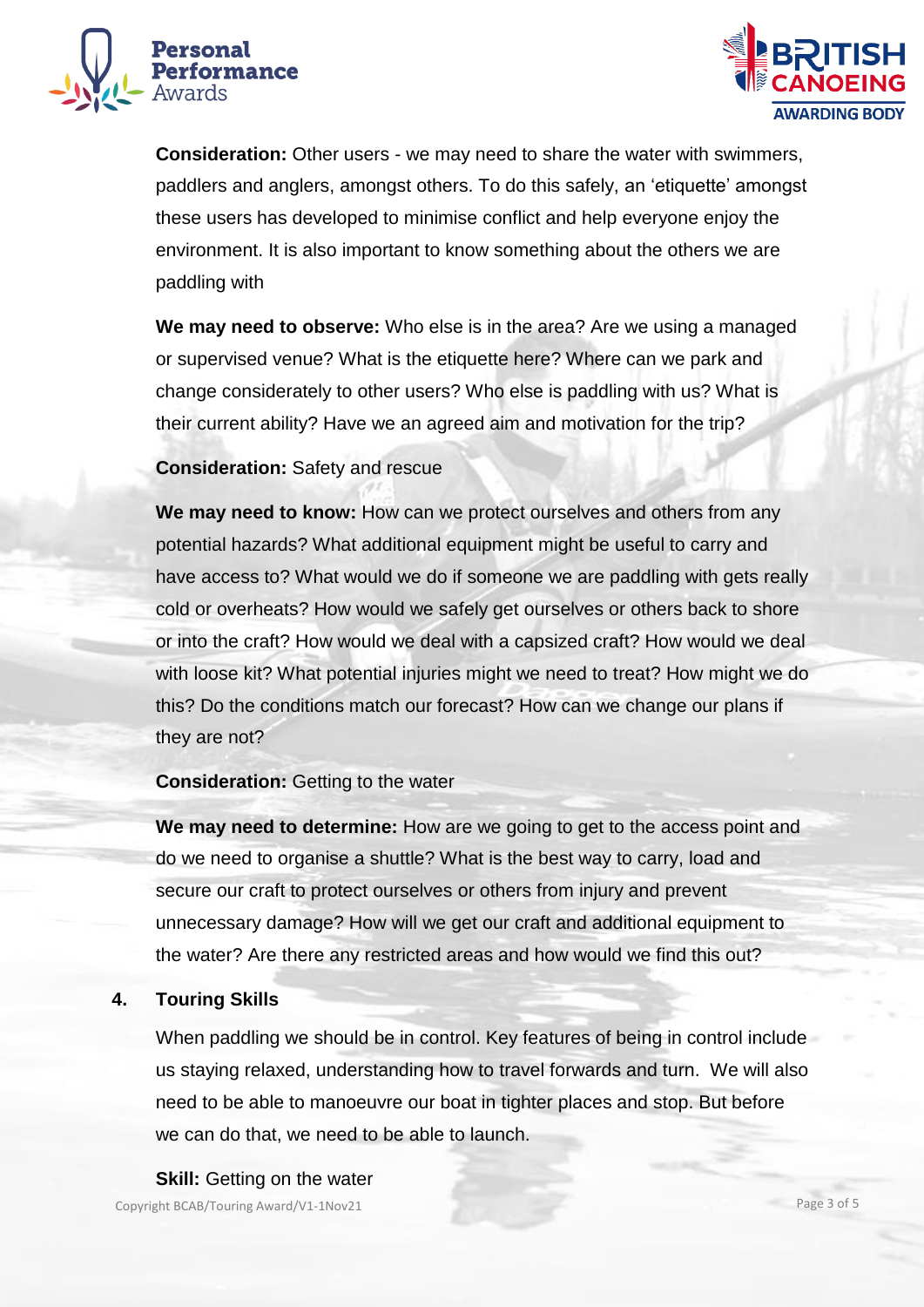



**We may need to consider:** How does the height of the bank and depth of the water affect how we launch? How can we work together to launch safely? Are there other water users who will be affected by our getting on the water? How can we minimise any disturbance to them? How will the wind and flow affect the positioning of our boat as we launch? How can we stabilise the boat during launch? Where will our equipment be positioned while we launch?

# **Skill: Forward paddling**

**We may need to consider:** How can we set up our boat to help us paddle in the direction we wish to go? How can changing our trim, edge, paddling speed and style aid our journey? How can we best utilise the wind or flow to aid us? How is the wind and flow going to affect us?

**Skill:** Journeying - when journeying we will think about looking where we want to be. 'Future water' is a term often used to describe this.

**We may need to know:** What boat and body positions we can use to get the most from the environment? What other factors could come into play? What paddle strokes, poling techniques and sailing methods can we use to be as efficient and effective as possible? When might we choose to use a pole or ropes instead of a paddle? How can we use the wind to our advantage? What strokes and methods would we use to go around an obstruction, through small gaps, move sideways, enter or cross eddy lines or flows and prevent a capsize? How can we affect the shape and speed of our track over water?

## **5. After the Session**

Every paddle session is an opportunity for learning and improving. We can use each session to positively aid our future development by reflecting on our trip.

**Look around:** Have conditions changed whilst we were out on the water? Was that expected? Did anything else occur which was not expected whilst on our trip? How did we deal with that?

**Watching what others do:** How was our trip in relation to others? Why did we/they have a good day? Are they using their skills more efficiently than us?